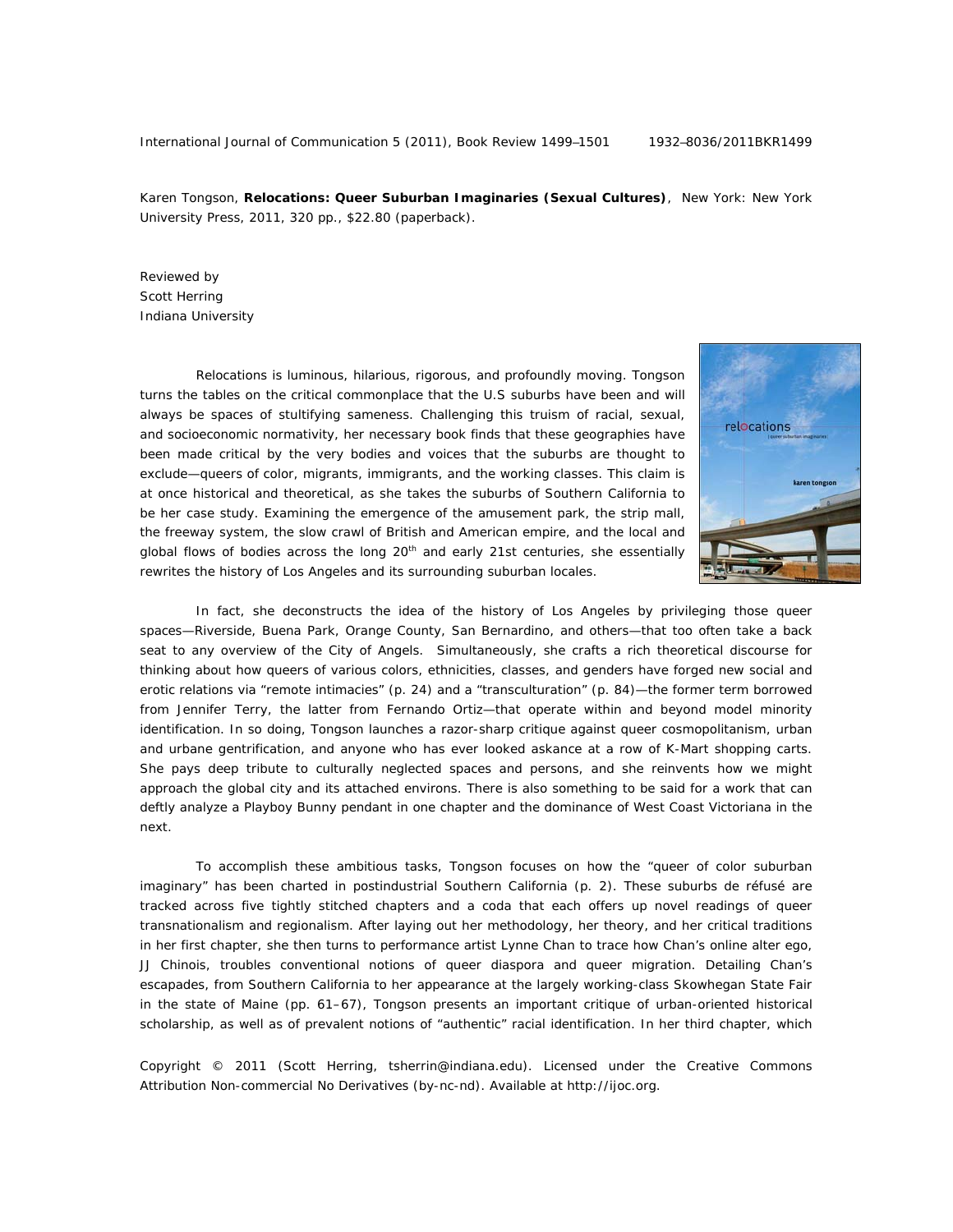incorporates original archival material, she turns to Orange County to investigate the queer of color spaces that were carved out of Studio K at Knott's Berry Farm theme park in the early 1980s. Again, her argument here is succinctly and cleverly supported through personal interviews, newspapers, and transnational studies: Studio K, she finds, enabled classed and immigrant bodies in Reagan-era suburbia to coalesce rather than to disperse. Moving from the early 20th century to the present, Chapter Four offers a tour-de-force depiction of Riverside's codependent relation to empire, as it also highlights Alex Espinoza's recent queer Latino fictions based in this geography. Mapping colonial legacies in Espinoza's work (and in the too-much-maligned strip mall), Tongson suggests that phantasmatic spaces such as the ghost town of Agua Mansa hold keys for unlocking the microhistories of global movements. Coming full circle to the performance of Chan that began her study, her last chapter turns to the performance group Butchlalis de Panochtitlan (BdP). It examines "the 'pre-history' of urban gentrification" and the artistic counters to this shift made by queer of color women (p. 191). As it focuses on the production of the coauthored 2008 play, *The Barber of East L.A.*, this chapter transforms citizens from a region dismissed as "Lesser Los Angeles" into queer memory-makers as they perform stories of "brown butch desire" that record a violent 1980 riot at The Vex, an East L.A. nightclub (p. 184). As a whole, these chapters present a rich archive for feeling suburban and queer of color in early 21st century America. As each section documents "transnational suburban hubs" (p. 26), Tongson's writing reinvigorates stale notions of provincialism, cosmopolitanism, metronormativity, and urbanized lesbian and gay studies—and sister cities.

I want to stress how pleasurably disoriented I was by this book. Line by line, chapter by chapter, *Relocations* defamiliarizes Los Angeles. After an encounter with this writing, readers will see this city—or any city, for that matter—in a different light, and I now approach a cloverleaf and a commute with new eyes. Over the course of its multilayered argument, the book attends to Goths, gangstas, B-boys, Chicana butches, homothugs, Chinese-American drag performers, Filipina musicians, working-class whites, club kids, break dancers, Morrissey fans, Mexican migrants, and early-career Gwen Stefani. It pays critical homage to these cultural workers who are often forgotten in metronormative studies of American cities, and it departs from the standard scripts of queer studies that privilege the metropolis as the primary center of political engagement. It takes its place alongside both Martin Manalansan's *Global Divas: Filipino Gay Men in the Diaspora* and Victor Bascara's *Model-Minority Imperialism*, and it makes vital contributions to queer/of color studies, urban studies, migration studies, cultural studies, performance studies, sonic studies, new media studies, critical race studies, and, last but not least, studies of Los Angeles.

 As it does so, *Relocations* makes good on a promise that has always been inherent in the queer studies that many of us strive to do. I am reminded of Eve Kosofsky Sedgwick's (1997) desire for queer scholarship to be "ameliorative" toward its found objects, to chart not just the injustices that normativity inflicts but also to salvage these historical wounds (p. 22). *Relocations* concludes its last chapter with a riff on Sedgwick's wish when it claims that "wounds so deep rarely ever heal properly, but perhaps they are, in the end, in the service of other mutations and beautiful pretences" (p. 202). Another term for these "mutations," I think, is the Southern California queer of color imaginary. Repeatedly, *Relocations* practices ameliorative criticism as it reveals sexual, racial, and regional minorities "making do" with the damages of capital, race, urbanity, and aesthetic violence (p. 105). In Tongson's typically apt phrasing, they "make something out of nothing," and they make worlds new (p. 105). So, too, does this book, which mutates